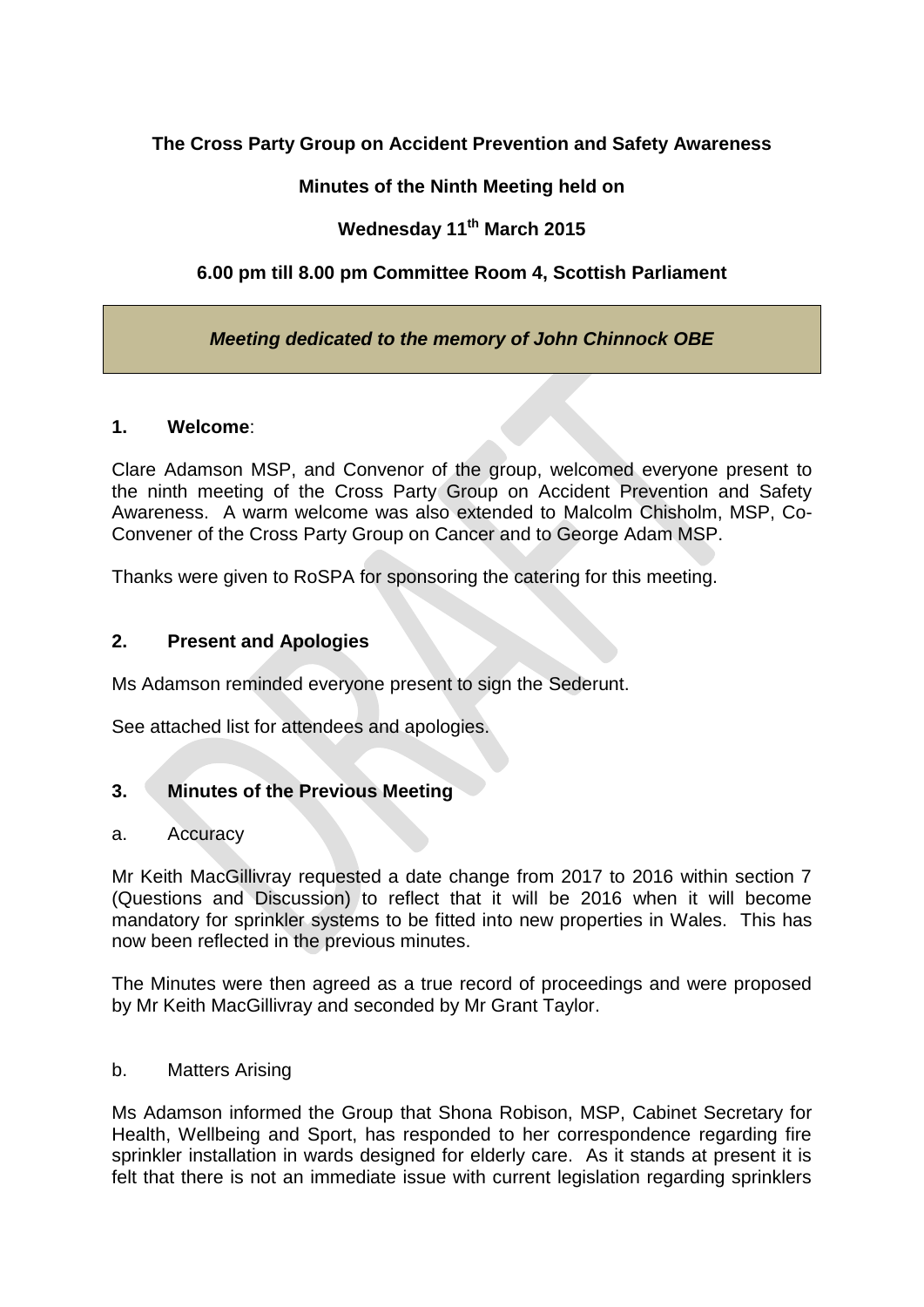in hospitals. Elizabeth Lumsden, Secretary, will circulate Shona Robison's response to the group. (Update: this letter was tabled on the night and hard copies available at the meeting.)

Ms Adamson advised the group that the Annual Return went to the Standards, Procedures and Public Appointments Committee on 18th February for approval.

## **4. Secretary's Report**

Elizabeth Lumsden highlighted several points from the Secretary's Report.

Membership currently amounts to 159 with new organisations continuing to make enquiries about the group.

Over 50 people attended the RoSPA launch of the evaluation of Scotland's Home Safety Equipment Scheme. This event was held in Glasgow on 9th February and opened by Clare Adamson, MSP. Ms Adamson also took the opportunity to listen to the other speakers talk about what's next for the Scheme and to chat with the delegates during the workshops.

A wide variety of child safety related issues around home, road and water safety were discussed at RoSPA's Annual Child Safety Conference held in Glasgow on 17th February. This offered an excellent networking opportunity and 150 delegates attended to hear the Minister for Community Safety and Legal Affairs, Paul Wheelhouse, open the event.

There were no questions from the floor regarding the Secretary's Report and Ms Adamson added as a footnote that she will send on details of the sprinklers for warehouses seminar that took place on February  $12<sup>th</sup>$  at the Scottish Fire and Rescue Training Centre, Cambuslang.

Ms Adamson also added that the Parliament will welcome the Scottish Fire Sprinkler Coordination Group on 21 May 2015 for their awareness-raising event.

## **5. Occupational Safety: presentations**

Ms Adamson introduced the four speakers and thanked members of IOSH for attending this evening and for the information packs. Due to time constraints, questions were invited after all four presentations had been delivered.

## **(i) Mike Cross, HSE** (Health & Safety Executive)

'Update on HSE's work in Scotland'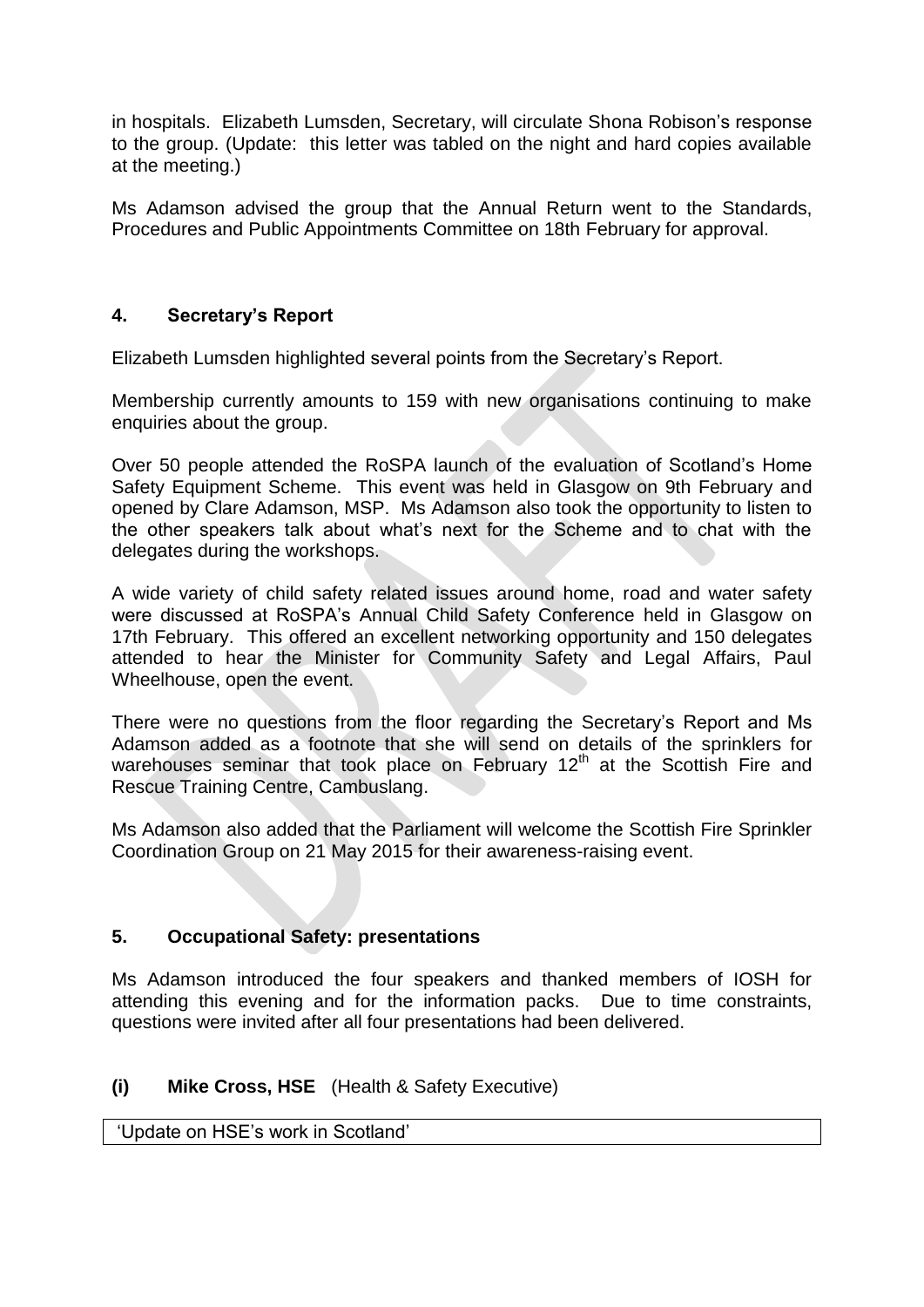Mike Cross is the Health and Safety Executive's (HSE) Director for Scotland and Northern England.

Mr Cross gave thanks for the invitation to speak this evening, stating it was a great honour. Regarding the Smith Commission, this could not be discussed in great detail however a steering group and working group have been formed. Evidence will be gathered in phase 1 and phase 2 will take place after the general election.

HSE is a regulator with the primary functions being to investigate, regulate and to enforce a number of pieces of legislation. As a regulator, actions can be challenged by judicial review and officers have to work to 'beyond reasonable doubt'.

What is causing ill health, what is causing accidents? This is important for deciding where to intervene. Evidence and intelligence is used to drive programmes.

Another aspect of work is targeted campaigns. *Beware Asbestos* being one example, which is a continuation following on from *Hidden Killers*. Following the legionella outbreak in Edinburgh, work has also been done here.

Mr Cross also addressed how HSE is organised and covered the role of Inspectors – the overall objective of an inspector is to diagnose how a business is managing risk. Investigation is approximately 50% of an inspectors work. It's also about securing justice for those that have been affected.

HSE is very supportive of other organisations campaigns and other groups i.e. PHAS and Healthy Working Lives as these organisations all work to try and improve the occupational environment.

**(ii) Jim Tassel, Chair of IOSH Scotland** (Institution of Occupational Safety & Health):

Launch of 'Think about Health and Safety, Supporting MSPs in their work'

Jim Tassell is the Chair of IOSH Scotland and the Vice-Chair of the West of Scotland Branch of IOSH.

Mr Tassell gave thanks for the invitation to speak and added that IOSH Scotland came together to represent the Branches, Districts and Specialist Groups across Scotland.

Mr Tassell spoke about the guide 'Think about Health and Safety, Supporting MSPs in their work', giving credit to the team in Edinburgh – Karen McDonnell and Helen Pearson and also the in-house safety team in Holyrood. The guide is available at [http://www.iosh.co.uk/~/media/Documents/Books%20and%20resources/Guidance%](http://www.iosh.co.uk/~/media/Documents/Books%20and%20resources/Guidance%20and%20tools/Think%20about%20health%20and%20safety_Scotland.ashx) [20and%20tools/Think%20about%20health%20and%20safety\\_Scotland.ashx](http://www.iosh.co.uk/~/media/Documents/Books%20and%20resources/Guidance%20and%20tools/Think%20about%20health%20and%20safety_Scotland.ashx)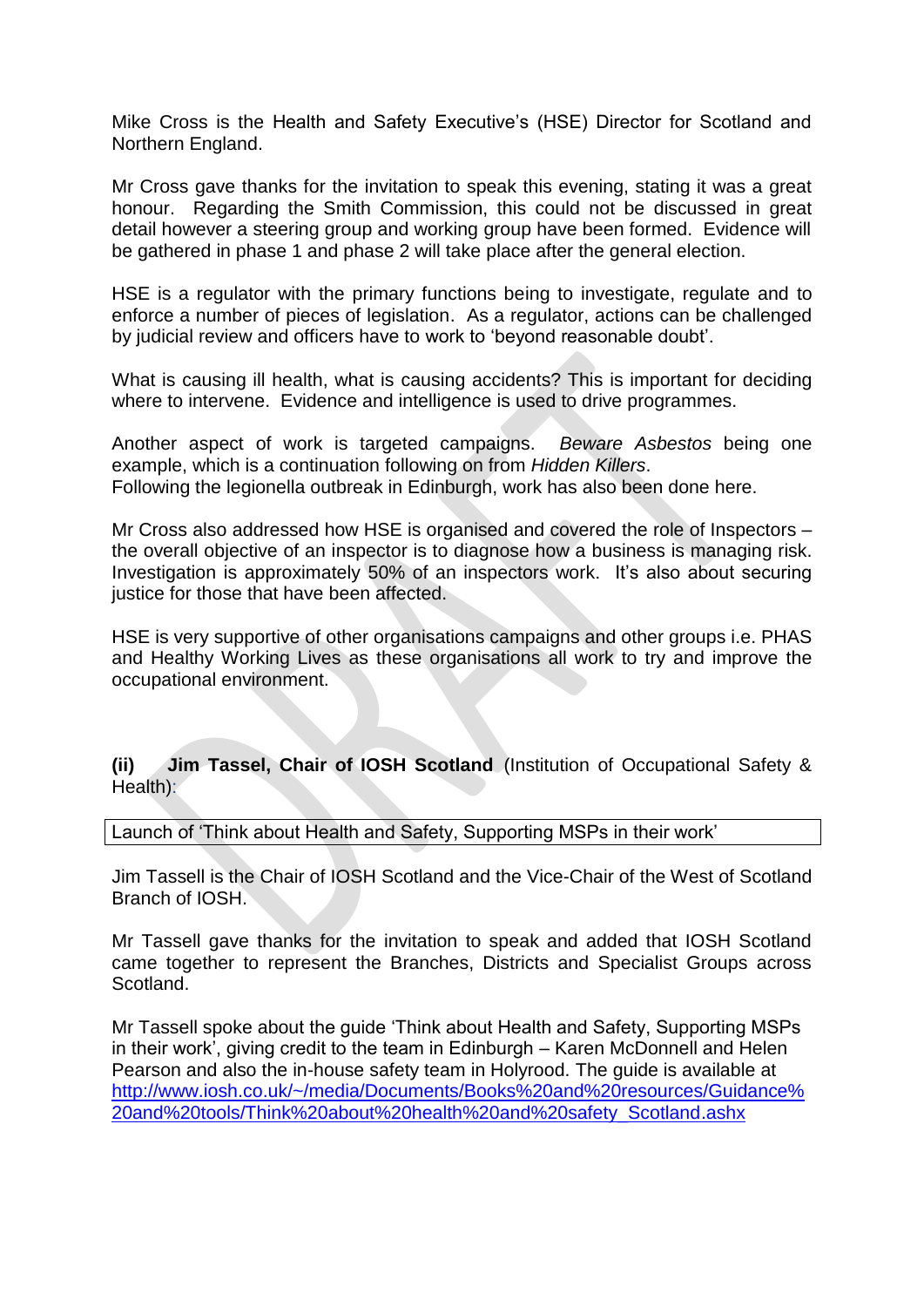Health and Safety is about the people and the 'Think about Health and Safety' guide is also valid for all the people round the table. Health and Safety is not rocket science, its mostly applied common sense.

Many aspects need to be considered when addressing health and safety. For example, when addressing the management of safety one has to think about the relevant documentation including safety policies and risk assessments. While out and about, consideration needs to be given to personal safety. Not only thinking about physical violence, weight needs to be given to verbal abuse, threats and confrontational behaviour. Driving and road behaviour also need to be addressed.

As a safety professional, Mr Tassell believes there is never a daft question on health and safety. If someone does not know, or does not understand, then a clear and simple explanation is required and there are many organisations that can be approached for information.

Mr Tassell finished by thanking the group for their attention and for the representation present on the evening from different IOSH branches. An invitation was extended to the group to attend IOSH meetings.

### **(iii) Professor Andrew Watterson, Stirling University:**

'Why the UK stalled in occupational cancer prevention, where we stand now internationally and what can Scotland do about it?'

Professor Andrew Watterson is Head of the Occupational and Environmental Health Research Group and Director of the Centre for Public Health and Population Health Research at Stirling University.

Professor Watterson thanked the group for the invite to speak and delivered a presentation on occupational cancer adding that WHO (World Health Organisation) estimates that globally 7-19% of all cancers are due to environmental exposures.

15,764 people died from cancer in Scotland in 2013. If 10% of cancer deaths are work-related, an estimated 1576 deaths are work-related = cost to Scotland of £3,862,200,000 (estimate of £2.45 million per cancer death DEFRA 2006). The 10% figure is probably an under-estimate. EU figures show over 13% of cancer deaths in males are work-related. Occupational cancer was globally one of the biggest if not the biggest cause workplace deaths. It hit the most vulnerable socio-economic groups hardest so is socially unjust.

Interventions to prevent occupational cancers were therefore critical for public health and also economic reasons. Many of the carcinogens had been identified decades ago but action had not been taken. The issue of occupational cancer prevention in Scotland has also been raised numerous times in Scotland. Our research group in 2006 pointed out that Scottish occupational cancer deaths killed more people per year than road traffic fatalities, murders and suicides combined yet the topic was neglected.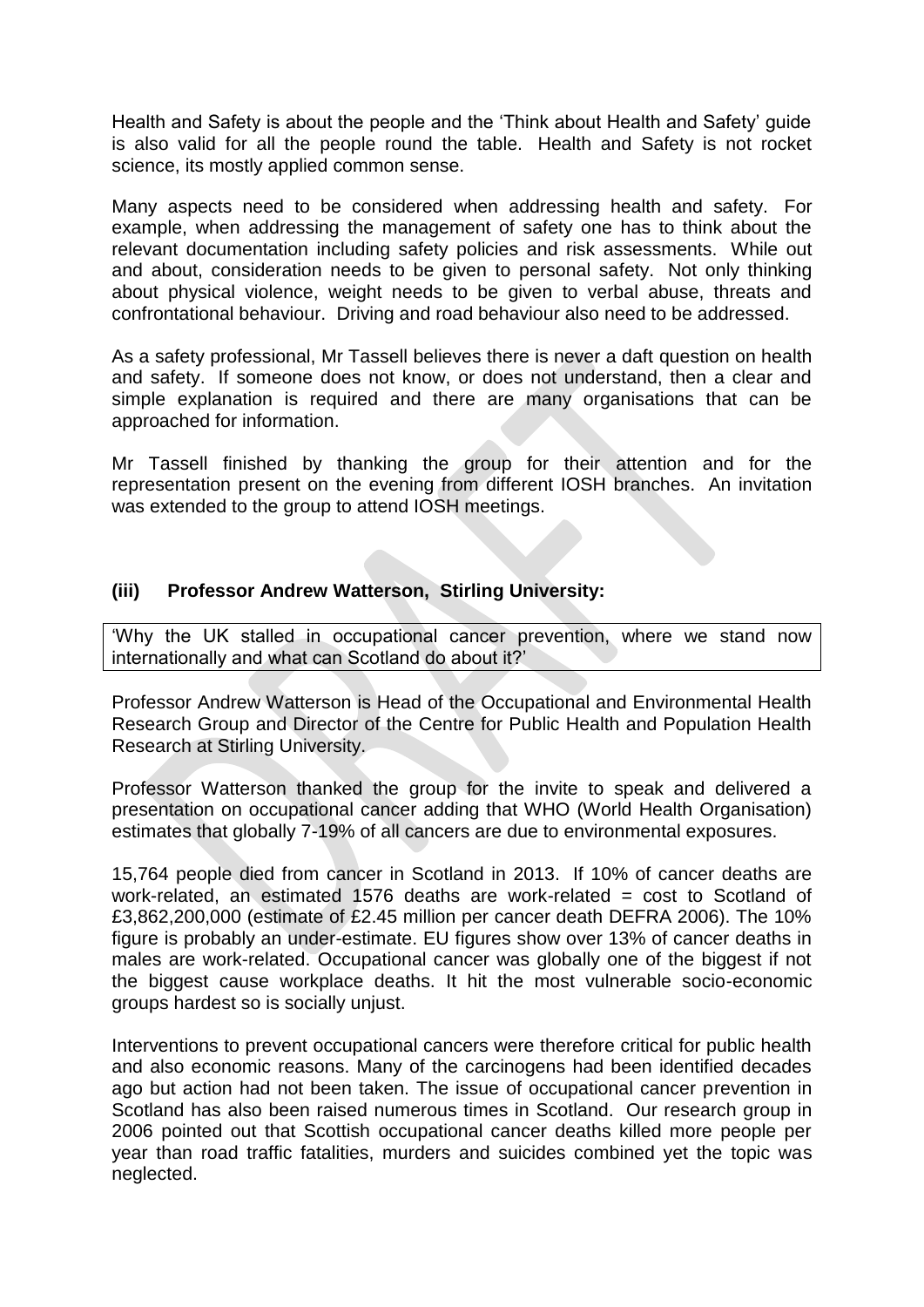Other countries and areas recognised far more occupational cancers than in the UK. For example in Alberta 14 types of occupational cancer were recognised for firefighters but in the UK none of these were listed as a prescribed industrial disease. The HSE identified 10 occupational carcinogens causing a range of cancers in an exposed population of millions of workers. Yet the UK DWP prescribed only a handful relating to asbestos and silica.

It is estimated that 1 in 5 workers are exposed to carcinogens and exposure must be reduced.

Ms Adamson stated that a lot of women in Ravenscraig, North Lanarkshire, were exposed to chemicals while cleaning their husband's overalls when the area housed Ravenscraig Steel Works and would they be included in these figures? Professor Watterson stated they would not be included in these figures. The UK is lagging behind when looking at the international picture for example in Canada, the USA and France. There is good research coming from HSE but action is needed now. New policies and practice not necessarily new laws are needed. Professor Watterson then covered some Scottish specific solutions to this issue.

A good example is to look at the Massachusetts Toxics Use Reduction Act 1989 which offers technical advice, information and support to employers to cut both carcinogen numbers and carcinogen quantities used in the workplace. His presentation was concluded by stating there are solutions with some of them easy in some settings.

## **(iv) Karen McDonnell, IOSH President-elect**

**'**No Time to Lose' occupational cancer campaign.

Karen McDonnell is an Executive member of IOSH Edinburgh Branch and IOSH President Elect, set to become President in November 2015. Karen is also Head of RoSPA in Scotland.

Mrs McDonnell thanked Ms Adamson for her introduction and for the opportunity to bring the IOSH campaign '*No Time to Lose'* before the group, adding that based on the content of previous presentations, there is definitely no time to lose with regards to prevention of occupational cancers.

*'No Time to Lose'* is an essential IOSH campaign built around figures from Lesley Rushton which looked at 'the burden of occupational cancer in Great Britain'. The findings of this research indicated that 8,000 deaths a year are caused by exposure to carcinogens in the work place. Just under half of these deaths were put down to occupational cancer in the construction industry.

*'No Time to Lose'* is primarily to raise awareness and at present focuses on a top five of work related carcinogens – asbestos, silica, diesel engine exhaust, shift work, and solar radiation. The campaign is essentially looking for individuals and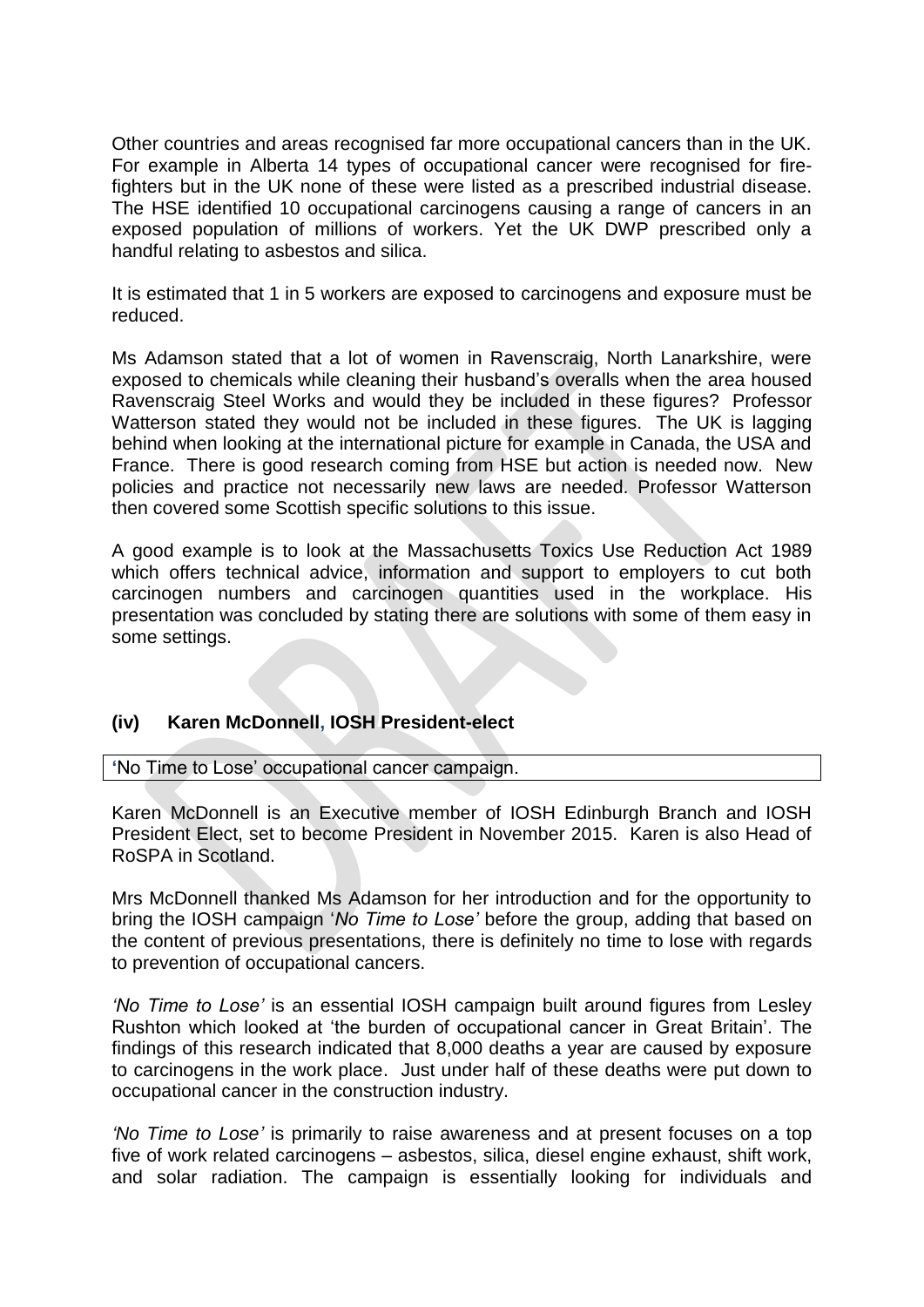organisations to get involved by providing support to the campaign. In return a supporter pack is provided enabling the dissemination of information within the workplace and the wider supply chain. More than 60 organisations and companies have already signed up.

The campaign recognises that this is a time for action and encourages a number of points including – Government action, Regulator action, joint professional action and industry action. The campaign website has a lot of useful information, including free practical resources that can be ordered or downloaded, an expert panel can be consulted for advice and a national action plan can be accessed.

Mrs McDonnell finished by thanking the group for listening and urged everyone to engage with the campaign and to take away a campaign pack.

All speaker presentations can be accessed via [http://www.rospa.com/About/Around](http://www.rospa.com/About/Around-the-UK/Scotland/Cross-Party-Group/)[the-UK/Scotland/Cross-Party-Group/](http://www.rospa.com/About/Around-the-UK/Scotland/Cross-Party-Group/)

### **6. Questions and Discussion**

Ms Adamson gave thanks to all speakers and reminded everyone that the presentations can be access via the RoSPA website. It was also proposed that hard copies of speaker's presentations would be made available at future meetings. The floor was then opened to questions.

Keith MacGillivray stated his interest in the statistics surrounding occupational health and disease in Canada and asked Andrew Watterson why this data is not transferable for use in similar cases in the UK? Professor Watterson stated that it should be but there is an industrial advisory committee and they look at the same evidence as the Canadians and Americans. However, to get a disease prescribed, there has to be double the relative risk of getting a cancer than in the general population. Professor Watterson then went on to say that we would be helped if Health and Safety Executive re-established their occupational health division. More resources are needed to go into this and there has to be a commitment from a range of bodies.

Andy Cathro commented that it was good to hear from Mike Cross and the measures that are being used by HSE. He went on to ask Mr Cross if he thought the fee for intervention cost recovery scheme is effective? Mr Cross responded that it is designed to put the burden of cost on those who break the law, rather than on to the cost to the State and that incentivising is a good thing. Mr Cross concluded that fee for intervention is a relatively new scheme and as yet, there has been no research in to incentivisation. He thinks research will be done further down the line to see if it makes a difference to performance.

Thomas Gorman asked the panel members – in view of the evidence that shale oil caused cancers in the workforce as far back as 1875 in Scotland; is a moratorium on fracking as positive as it appears compared to an outright ban? Professor Watterson stated that we should be trying to prevent workplace related cancers. An observation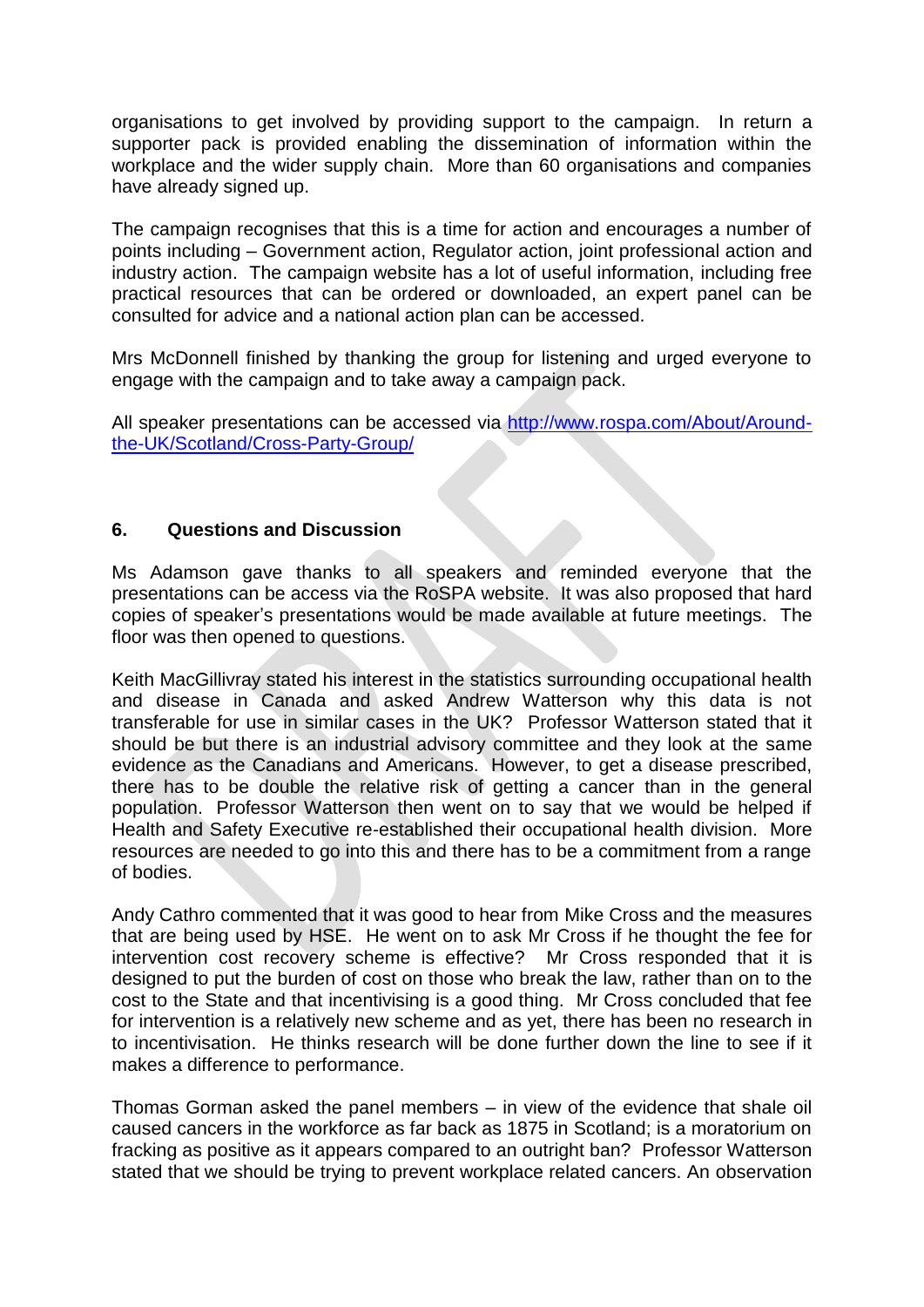has been made that unconventional gas extraction could be the asbestos of tomorrow. Precautionary principles should apply. We still won't get information through – we need public engagement and I don't think the direction that we are going in is the right one.

Russell Brownlie notified the group of the death of John Chinnock OBE. Mr Chinnock was IOSH's longest standing member and oldest surviving former president. Mr Chinnock, who died on 13 February aged 93, had been a member of the Institution since 1950 and served as its president between 1972 and 1974. During his time as president, Mr Chinnock was part of the presidential committee which helped to shape not only IOSH's future, but that of occupational safety and health throughout the UK.

Mr Brownlie stated this meeting should be a tribute to Mr Chinnock and he dedicates his continued involvement in the field of safety to his memory.

Robert Atkinson commented that the IOSH campaign is good, and identified issues must continue to be supported. There is a lot of focus on IOSH members but he feels representation is missing from employers. Effort needs to be focused on getting the employers bodies along to make a difference. The actual sectors need to agree to commit.

Ms Adamson added that she will take the information away from this evening and discuss with colleagues on how this can be taken forward.

Ian Tasker added that Stuart McMillan, MSP, has taken forward a member's bill – The Recovery of Medical Costs for Asbestos Diseases (Scotland) Bill. Given some of the costs that Andrew was talking about, maybe it is time we looked at this. Preventative work needs to take place so people are not exposed in the first place. Ms Lumsden will circulate the aforementioned member's bill. (Now attached <http://www.scottish.parliament.uk/parliamentarybusiness/Bills/85164.aspx> )

Ms Adamson added that a young young film maker has been making a film on growing up in Ravenscraig and getting anecdotal evidence from those that lived and worked there. What was interesting after a days' work was that showers could be used by employers but not sub contractors. A comment was made that we see the modern day equivalent of this very often, such as agency workers and zero hour contract workers and we still see the issues that arise from it.

Kathy Jenkins added that the Netherlands has passed a new law that strengthens the responsibilities for all work related activities from the top to the bottom of the supply chain. Ms Adamson commented there are a number of things to think about from this evening and we must think about how to take them forward.

#### **7. Headlines (**Newsletter**)**

This newsletter was distributed and Ms Lumsden added that the Scottish Government will support Child Accident Prevention Trust's child safety week this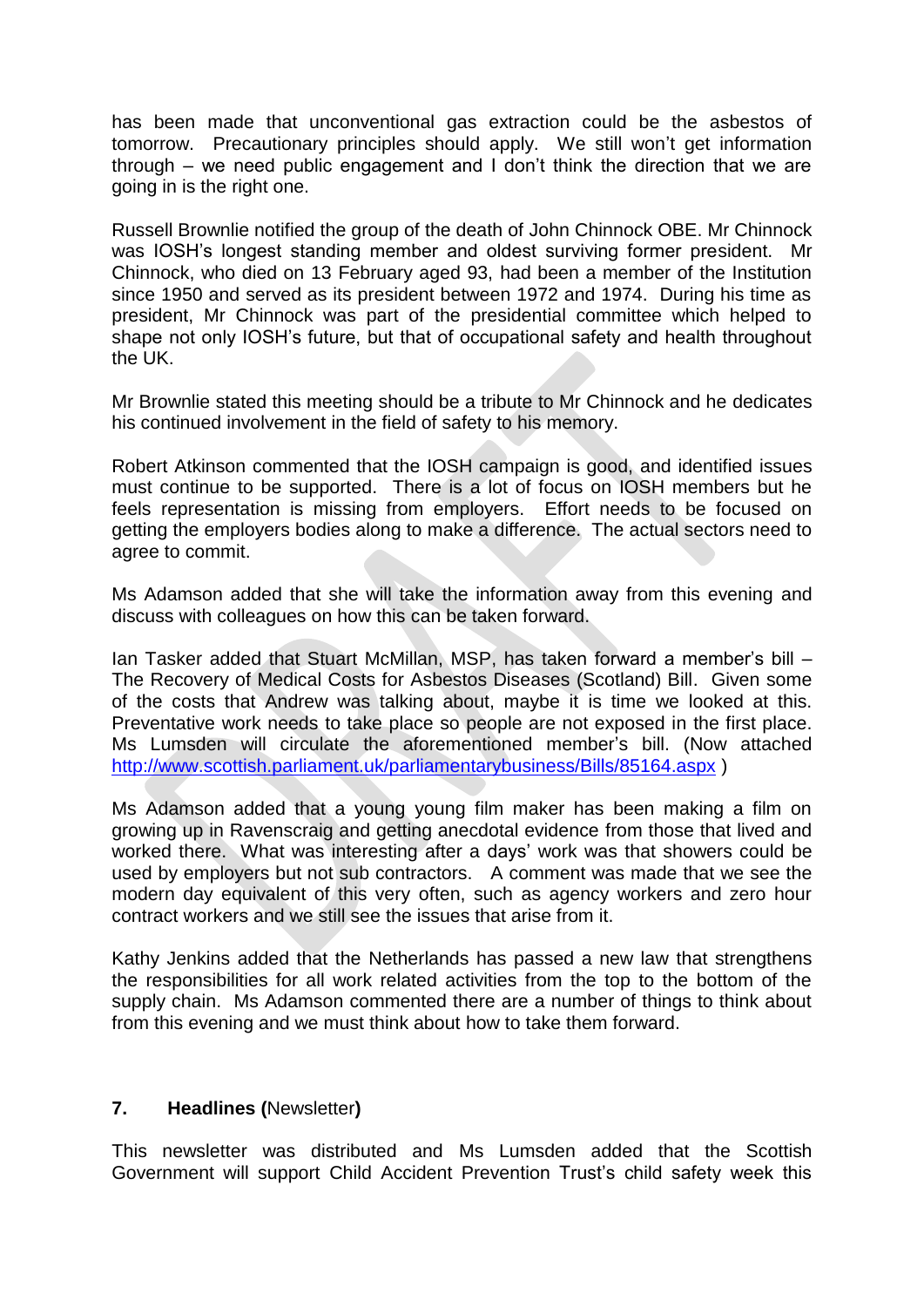year, ensuring that information packs will be made available to those that request them. This year, child safety week is from 1-7 June 2015.

Ms Adamson brought the meeting to a close and added that she looks forward to seeing everyone in June where the focus of the meeting is child safety.

## **8. Dates of future meetings**

2 June (note change of date) – Child Safety 18 November – Road Safety 20 Jan 2016 – AGM and Reflection

*Suggestions for speakers and topics for future meetings are welcome.*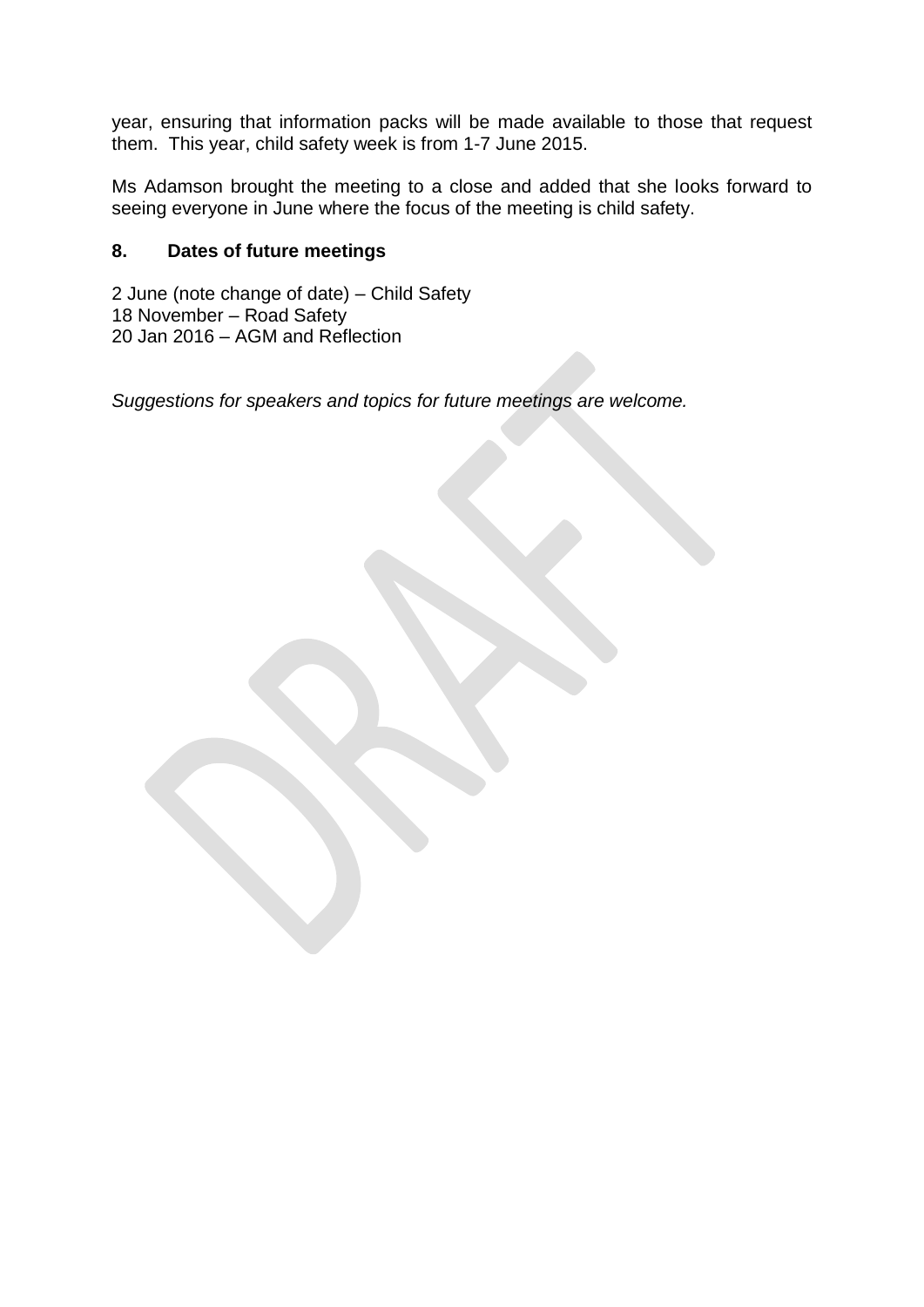# **Attendees 11th March 2015**

| George Adam MSP           |                                                  |
|---------------------------|--------------------------------------------------|
| Moira Adams               | <b>Challenge Breast Cancer Scotland</b>          |
| <b>Clare Adamson, MSP</b> | <b>Convenor</b>                                  |
| <b>Robert Atkinson</b>    | <b>Healthy Working Lives</b>                     |
| <b>Michael Avril</b>      | RNLI                                             |
| Jean Brown                | <b>Aberlour Child Care</b>                       |
| <b>Russell Brownlie</b>   | Safety Advocate                                  |
| <b>Andrew Cathro</b>      | <b>College Scotland</b>                          |
| Malcolm Chisholm, MSP     |                                                  |
| Douglas Connell           | <b>IOSH Scotland</b>                             |
| <b>Mike Cross</b>         | <b>HSE</b>                                       |
| Jim Dorman                | <b>St Andrews First Aid</b>                      |
| <b>Bryan Finlay</b>       | <b>RLSS UK</b>                                   |
| <b>Andrew Fraser</b>      | <b>Falkirk Council</b>                           |
| <b>Thomas Gorman</b>      | Occupational and Environmental Health and Safety |
|                           | <b>Research Group, Stirling University</b>       |
| Sheena Harper             | <b>RLSS UK</b>                                   |
| <b>lain Henderson</b>     | <b>IOSH Scotland</b>                             |
| Andy Howat                | <b>NHS Dumfries and Galloway</b>                 |
| <b>Kathy Jenkins</b>      | <b>Scottish Hazards</b>                          |
| Peter Kirwan              | Neighbourhood Watch Scotland                     |
| Keith MacGillivray        | Sprinkler Co-ordination Group (Scotland)         |
| Lisa McCann               | <b>REHIS</b>                                     |
| <b>Jim McCourt</b>        | <b>IAERC</b> Inverclyde                          |
| Karen McDonnell           | <b>RoSPA Scotland</b>                            |
| Joe McGinley              | <b>NHS Dumfries and Galloway</b>                 |
| <b>Neil McNicol</b>       | John McNicol Electrical Engineers                |
| <b>Glenys Neville</b>     | <b>IOSH Scotland</b>                             |
| <b>Helen Pearson</b>      | <b>IOSH Scotland</b>                             |
| lan Tasker                | <b>STUC</b>                                      |
| <b>Jim Tassell</b>        | <b>IOSH Scotland</b>                             |
| <b>Grant Taylor</b>       | <b>SGN</b>                                       |
| <b>Neil Wallace</b>       | <b>IOSH Scotland</b>                             |
| <b>Andrew Watterson</b>   | <b>Stirling University</b>                       |
|                           |                                                  |
| <b>Apologies</b>          |                                                  |
| <b>Colin Baird</b>        | <b>SCOTS</b>                                     |
| <b>Christopher Bell</b>   | <b>Trading Standards</b>                         |
| <b>Claire Burnett</b>     | <b>RCPCH</b>                                     |
| <b>John Cairns</b>        | <b>Safety Groups UK</b>                          |
| <b>Frank Creighton</b>    | <b>Comhairle Nan Eilean Siar</b>                 |
| Jacqui Doig               | <b>SCSN</b>                                      |
| Kat Furlong               | Dynamic Ad Group                                 |
| Dr Neil Hamlet            | <b>NHS Fife</b>                                  |
| <b>Kenny MacDermid</b>    | <b>RLSS</b>                                      |
| Laura McDermott           | <b>Dundee City Council</b>                       |
| Mark McDonald, MSP        |                                                  |
| <b>Irene Miller</b>       | <b>NHS Health Scotland</b>                       |